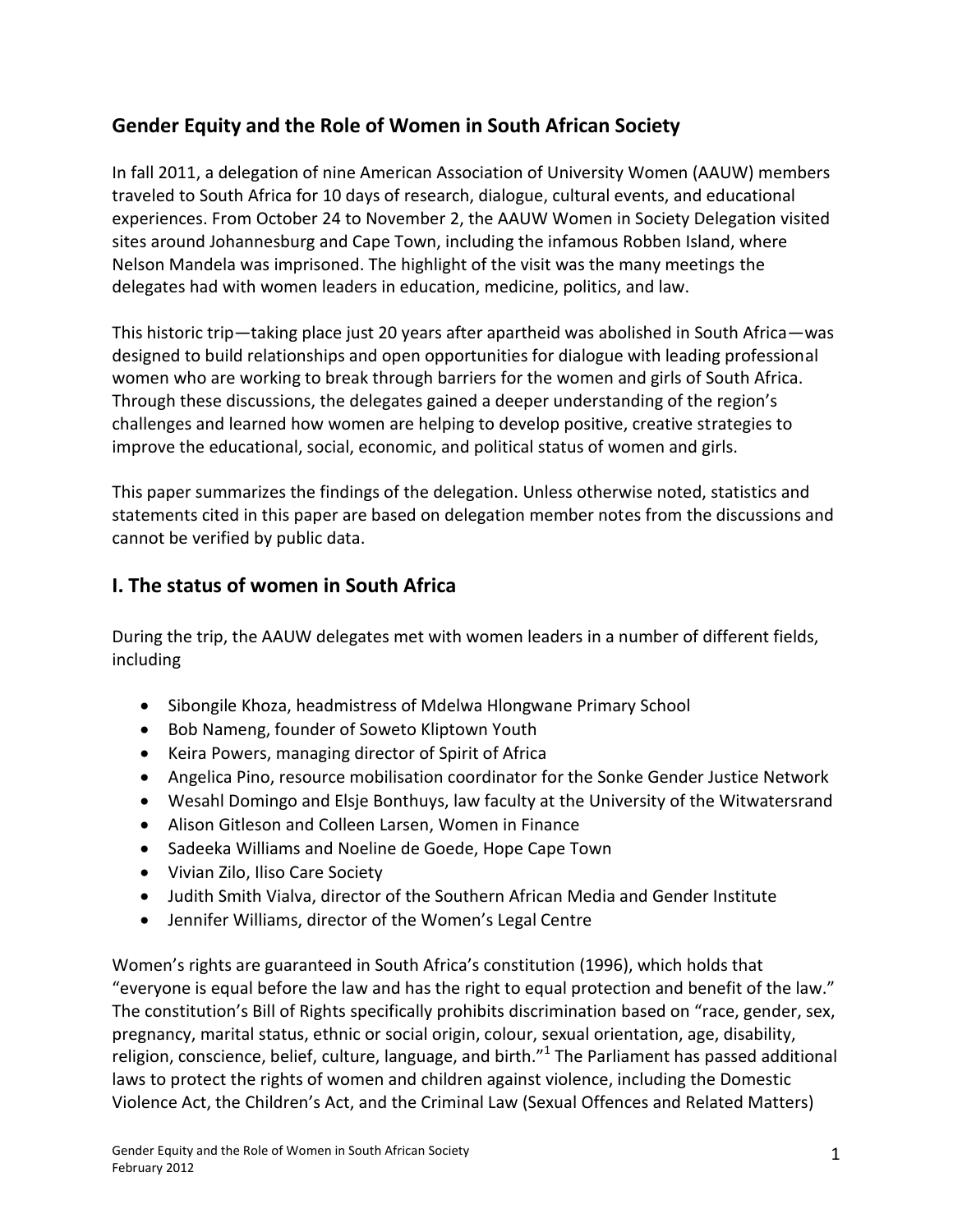Act.<sup>2</sup> But, as the delegates learned, even though on paper South Africa is one of the most progressive nations for women, South African women and girls have a long way to go before they achieve full equity.

One of the greatest hurdles to equality is the sexist behavior and gender roles that pervade South African society. Notions of masculinity and manhood, predicated on a traditional gender hierarchy and male sexual entitlement, continue to dominate even at the highest levels. The country's president, Jacob Zuma, currently has three wives and a fiancée.<sup>3</sup> Meanwhile, an alarming number of women are infected with HIV/AIDS, and violence against women and children remains a serious problem throughout the country.

Adding to the complexity of South African society is its diversity: the country recognizes 11 official languages, and its population includes Christians, traditional Africans, Hindus, Muslims, and Jews.<sup>4</sup> Before 1991, South African law divided the population into four major racial categories: Africans (black), whites, coloreds (mixed-race), and Asians (Indian). Although this classification system and the other pillars of apartheid were officially abolished in 1991, many of the country's more than 50 million citizens still view themselves and others according to these categories today. Black Africans, divided into a number of different ethnic groups, make up approximately 80 percent of the population. Whites account for 9 percent of the population, with coloreds at 9 percent and Asians at 2.5 percent.<sup>5</sup>

The AAUW delegation met with individuals and groups that are working passionately to break through the complex and formidable barriers for women and girls through outreach, education, counseling, and litigation. But, as delegates observed, the country seems to lack a unified women's movement. Although there are a number of women's organizations, individuals, and projects dedicated to protecting and empowering South African women, these groups are not reaching out, coordinating, and working together.

As one source says of the current situation, "Gender equality is enshrined in South Africa's democratic constitution of 1996, and a spate of progressive laws has since been passed to advance women's human rights. But while (especially black) women continue to carry the brunt of poverty and gender-based violence, implementation of the laws has been inconsistent, and service delivery has in some cases all but collapsed. South Africa's high level of women's representation in the executive and parliament seems not to make much difference, a situation exacerbated by the lack of a coordinated women's movement."<sup>6</sup>

## **II. Employment**

The Employment Equity Act of 1998 seeks to eliminate discrimination in the workplace and ensure that Africans, coloreds, Indians, women, and people with disabilities are equitably represented at all occupational levels.<sup>7</sup> But more than a decade after the act's passage, many of these groups—including women—still face significant challenges in achieving true equality in employment.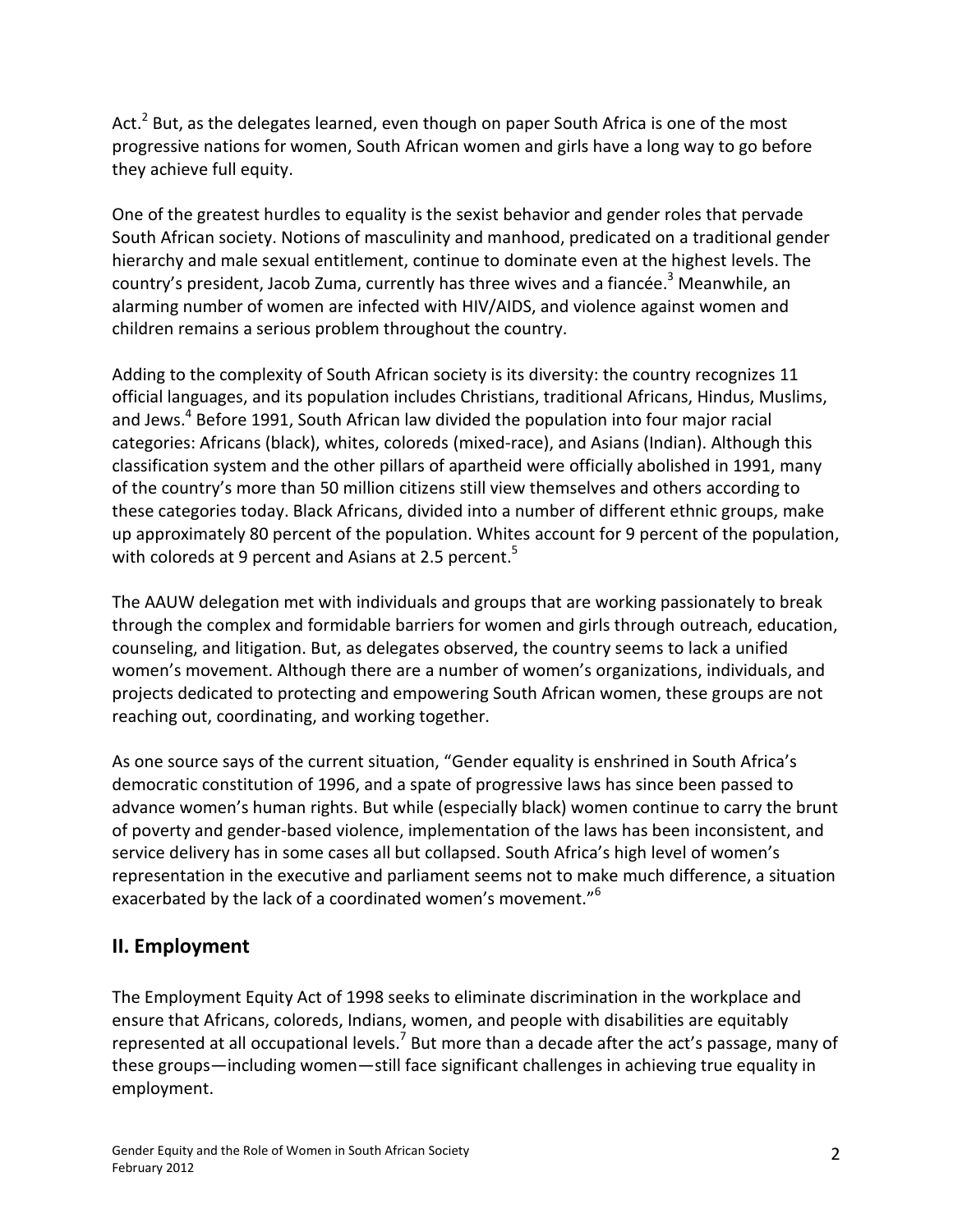### **White men dominate the top echelons of the workplace.**

Women make up nearly half the labor force in South Africa.<sup>8</sup> Most are in lower-wage jobs, particularly domestic service.<sup>9</sup> Women are also more likely to be unemployed<sup>10</sup> and to head the poorest households.<sup>11</sup> As one speaker told delegates, employment in South Africa "remains very much a male-dominated job market."

This especially rings true for upper-level positions. Delegates learned that the higher up the ranks you go, the fewer women you see. White men continue to hold the majority of management positions in both the public and private sectors. According to the Commission for Employment Equity's 2009–10 annual report, white men hold 63 percent of the top management positions in the country's private sector. Meanwhile, African women hold just 3 percent of those positions, and colored and Indian women hold just 1 percent each.<sup>12</sup>

The news is not all bad for South African women, however. Progress has been made in some areas. For instance, women now account for 45 percent of academic staff in universities, and about a quarter of judges are women.<sup>13</sup> Women are also making gains in the political arena (see below).

#### **Women continue to earn less than men do.**

Across the globe, women continue to earn less than men do for equal work performed. South Africa is no exception.

In its 2009–10 annual report, the Commission for Employment Equity notes that salaries are still based on race and gender in a number of workplaces and that some employers actually admit to this discriminatory practice.<sup>14</sup> Some estimates claim that women make 25-35 percent less than men do for equal work performed.<sup>15</sup> The commission is calling for a new section to be added to the Employment Equity Act that deals explicitly with wage discrimination based on race and gender for employees doing the same work, similar work, or work of equal value.<sup>16</sup>

AAUW delegates learned of the country's pervasive wage gap when they visited the University of the Witwatersrand. They met with Wesahi Domingo of the law faculty, who had conducted research on pay equity at the university. She found that women faculty members were being paid 3–6 percent less than men of equal rank. Domingo brought her data to the administration and is currently pursuing a case to adjust women's salaries.

### **Women are making strides in the political arena.**

Women have been making significant political gains since the country legally ended apartheid and started holding fully democratic elections 17 years ago. Before that, women held just 2.7 percent of nationally elected seats in Parliament.<sup>17</sup> Today, 44.5 percent of those serving in South Africa's Parliament are women.<sup>18</sup> Some attribute the gains in part to the African National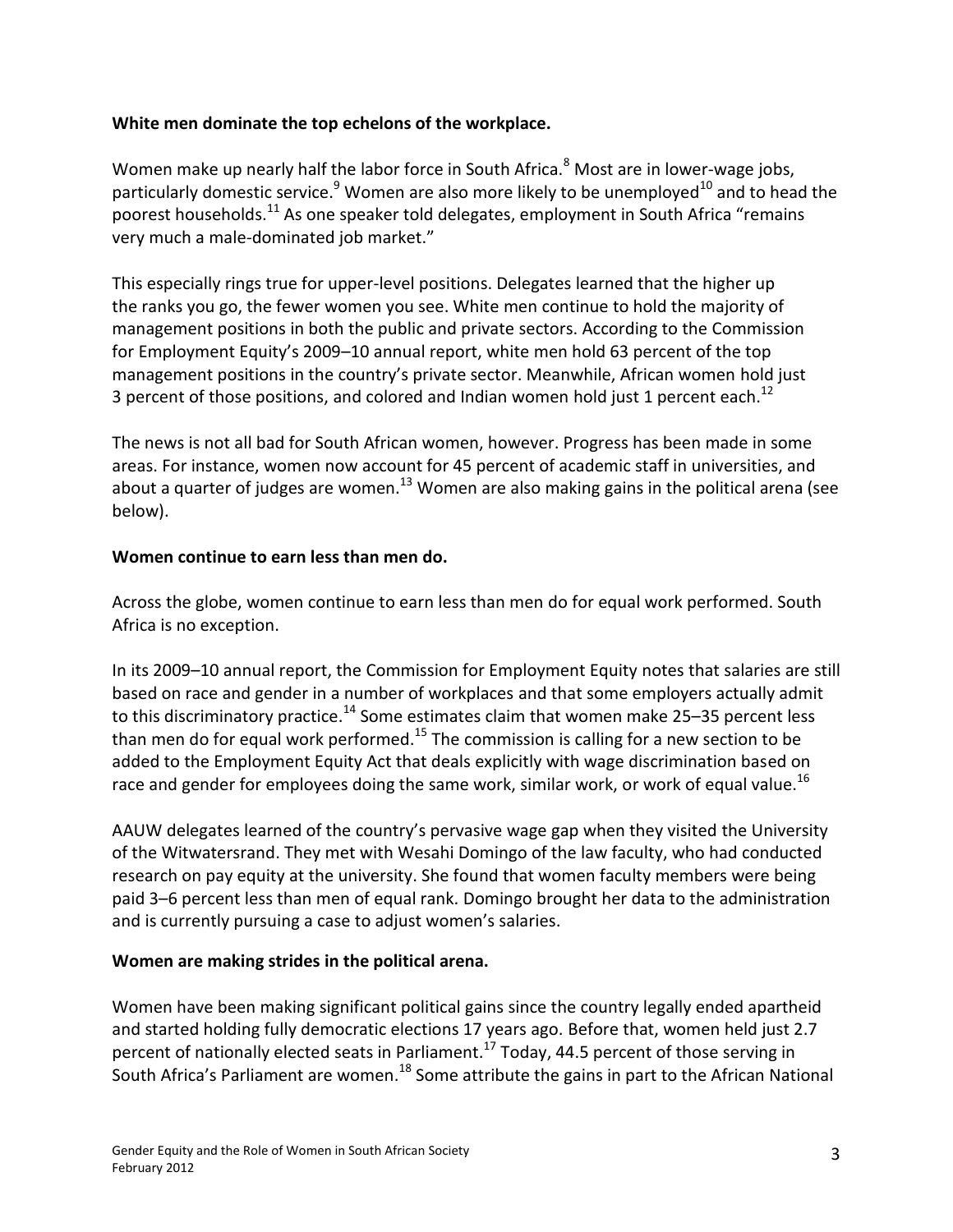Congress' 50/50 Campaign, which aims to achieve 50 percent parity in all areas of government and governance.<sup>19</sup>

# **III. Education**

Under South Africa's Bill of Rights, everyone has the right to a basic education, including adult basic education. The Bill of Rights also grants everyone the right to further education, which the state must make available and accessible through reasonable measures.<sup>20</sup>

### **Girls and boys have relatively equal access to primary education.**

According to the United Nations Development Programme, primary education in South Africa enjoys strong gender equity. At the primary level, almost the same proportion of school-age boys and girls attend school. Where small differences do exist, they favor girls.<sup>21</sup>

Although access is high, the quality of education is still a problem.<sup>22</sup> The United Nations states that serious interventions are needed to improve the quality of education, particularly within the historically black section of South Africa's school system.<sup>23</sup>

In Johannesburg, delegates visited Mdelwa Hlongwane Primary School. The school includes pre-K to seventh-grade students and has 20 teachers, 15 of whom are women. The school's principal, Sibongile Khoza, explained that most students come from a "squatter camp" and must walk 8–10 kilometers to school each day.

Although reports cite equal access in South African schools, the delegates were concerned about the lack of girls at Mdelwa Hlongwane Primary School. They found that approximately 30–35 percent of students were girls. When asked, the teachers could not provide a reason for this disparity. Many delegates got the sense that the teachers were overwhelmed with their work and the demands of students and that they simply did not know the answer.

### **Women and men also have relatively equal access to higher education.**

According to the South African Council on Higher Education, in 2009, women made up 57 percent of the total enrollment in public higher education for that year (478,175 women enrolled). The council adds that "at the undergraduate and honors levels, more women enroll than men, but at the master's and doctoral levels, there are more men than women."<sup>24</sup>

# **IV. Health**

South Africa has one of the highest rates of HIV infection in the world, with more than 5 million HIV-infected individuals. Overall, more than one-tenth of the country's 50 million people are infected.<sup>25</sup> Nearly 1,000 new infections occur each day, and approximately 350,000 people die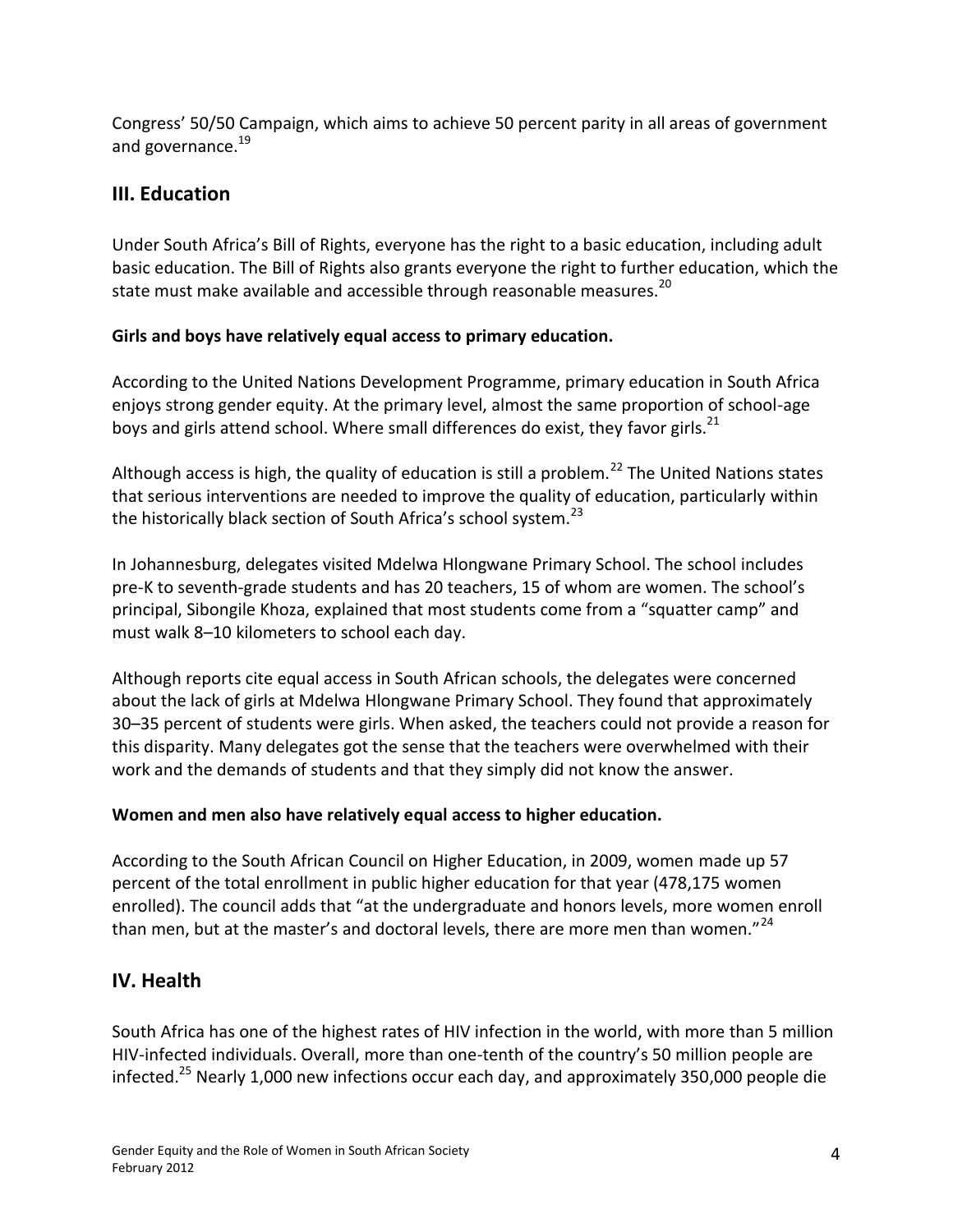of AIDS-related complications annually.<sup>26</sup> And as delegates learned during their visit, the situation is particularly dire for women and girls.

### **HIV prevalence remains disproportionately high for girls and women.**

Girls and women ages 15 to 24 are four times more likely to be infected with HIV than are boys and men.<sup>27</sup> In fact, among this age group, women account for about 90 percent of new HIV infections.<sup>28</sup> One report notes that in some parts of the country, more than 35 percent of women of childbearing age have HIV.<sup>29</sup>

#### **Groups are working to overcome misconceptions and protect women.**

The delegates heard accounts of older, rich "sugar daddies" who target girls as young as 8 or 9 years old for sex, thus increasing their vulnerability to HIV infection. Delegates also heard accounts of grave misconceptions about HIV and HIV transmission. Dr. Sadeeka Williams of Hope Cape Town told delegates, "We are dealing with a myth that says if a man has sex with a virgin, he can rid himself of HIV/AIDS. This is driving young girls' issues with the disease." Williams added that 60–70 percent of the cases coming into her emergency room are related to HIV/AIDS. According to Williams, "Among health care issues for women, HIV/AIDS is number one, and number two is trauma and abuse."

Misinformation about HIV/AIDS reaches even the highest levels in South Africa. The country's current president, Jacob Zuma, said in 2006 that he took a shower after having unprotected sex with an HIV-positive woman because it "would minimize the risk of contracting the disease."<sup>30</sup>

Compounding the situation is a culture in which male dominance is pervasive and contraceptive use is rare. In addition, traditional beliefs prevail in many areas. For example, healers known as "sangomas" administer the majority of health care in many communities, and Zulus—South Africa's largest ethnic group—do not practice circumcision, which has been shown to decrease a man's chance of contracting HIV/AIDS by nearly 60 percent.<sup>31</sup>

Nonprofit groups such as Hope Cape Town are working to tackle these misconceptions and challenges and help protect women and children through outreach, education, and counseling at the community level. Delegates learned about Hope's core program, in which community health workers provide HIV/AIDS and tuberculosis counseling and support the treatment regimens and health concerns of clinic patients in low-income communities in the Western Cape Province of South Africa. Hope is also collaborating with sangomas to provide coordinated services to clients exploring traditional options and clinic treatment.<sup>32</sup>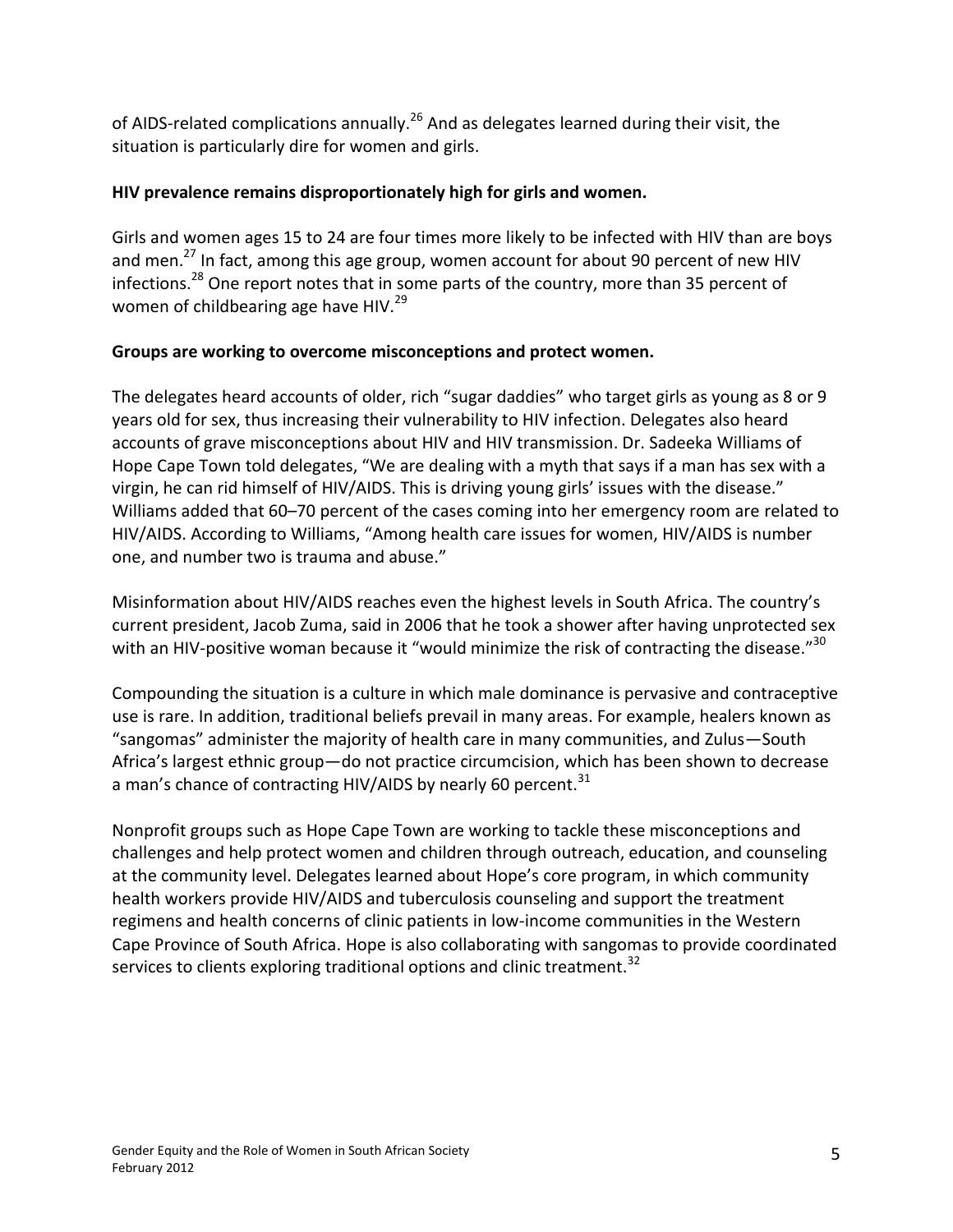## **V. Violence against women**

#### **Sexual violence against South African women is alarmingly high.**

South Africa has the world's highest rate of rape and sexual assault for any country not entangled in conflict. Some estimate that a woman is raped every 26 seconds in South Africa.<sup>33</sup>

A study conducted by South Africa's Medical Research Council reveals that rape is deeply embedded in the ideas of South African manhood, gender hierarchy, and male sexual entitlement. The study found that more than a quarter of men admitted to having raped someone, and 46 percent of those said that they had raped more than once.<sup>34</sup> Of those admitting rape, 73 percent said that they had committed their first assault before the age of 20.<sup>35</sup> A separate study by the World Health Organization found that 40 percent of South African women said that their first sexual experience was nonconsensual.<sup>36</sup>

The most recent statistics show that 56,272 cases of rape and sexual assault were reported to the police in 2010–11. $^{37}$  However, delegates heard from several speakers that the police are often slow to help women who report an assault. The delegates listened to tales of police ignoring women, losing files, or being generally unresponsive. They also learned that media coverage of violence against women is nonexistent.

### **"Corrective rape" appears to be on the rise.**

On paper, South Africa appears to be a champion of lesbian, gay, bisexual, and transgender rights. The country's constitution prohibits discrimination on the basis of sexual orientation, and in 2006, it became the fifth country in the world—and the first in Africa—to allow same-sex couples to marry.<sup>38</sup>

In practice, however, LGBT people continue to experience discrimination and violence. Delegates heard horrifying accounts that "corrective rape"—a term used to describe men raping lesbians to "correct" their sexual orientation—is becoming more common in South Africa. The prevalence of corrective rape is difficult to document, as many women do not report the abuse to police. However, one media outlet reported that more than 10 lesbians are raped or gang-raped every week in Cape Town alone, according to Luleki Sizwe, a charity that aids women who have been raped. 39

# **VI. Sexuality and reproductive rights**

#### **Although abortion is legal, barriers to safe services continue to exist.**

The Choice on Termination of Pregnancy Act, enacted in 1996, legalized abortion in South Africa. Some studies cite a 90 percent decrease in mortality among women who had abortions following its enactment.<sup>40</sup>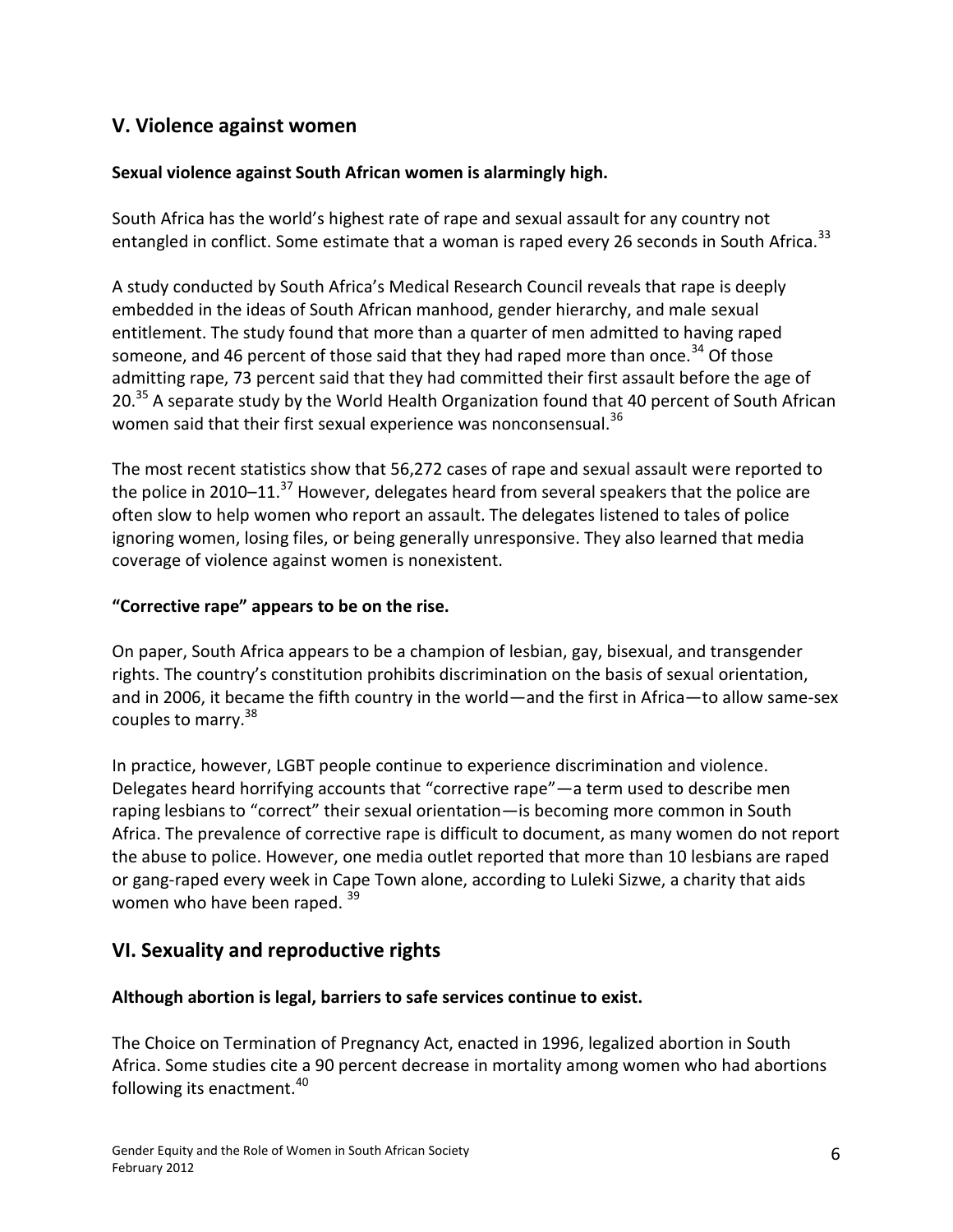But despite the law, barriers to accessing safe abortion services continue to exist. According to a qualitative study by the World Health Organization, barriers include "provider opposition, stigma, poor knowledge of abortion legislation, a lack of providers trained to perform abortions, and a lack of facilities designated to provide abortion services, particularly in rural areas."<sup>41</sup>

In their meeting with Angelica Pino of the Sonke Gender Justice Network, a nonprofit group that works throughout Africa to promote gender equality and prevent the spread of HIV, delegates learned of South Africa's high abortion rate. Pino explained that one contributing factor is the country's high rate of teenage pregnancy, which results from the increasing trend of older men targeting young girls and teenagers as sexual partners.

### **Contraceptive use remains low.**

The South African government supports family planning services; contraceptives are provided free at all government medical facilities.<sup>42</sup> According to a qualitative study by the World Health Organization, however, contraception in South Africa is viewed as a failure—"failure of the public-health sector to provide effective services and failure on the part of clients to use contraceptives correctly and consistently."<sup>43</sup> Study participants agreed that contraceptive services were essential to the health of women. Yet they acknowledged significant barriers to making widespread contraceptive use a reality, including little or no contraceptive counseling, limited contraceptive choice, and judgmental attitudes.<sup>44</sup>

## **VII. Media**

### **Despite some progress, women remain underrepresented in the media.**

A study conducted by the South African National Editors Forum found progressive movement toward achieving gender balance in newsrooms. The study revealed that there are nearly equal numbers of women (45 percent) and men in newsrooms. But women—and especially black women—are still scarce in senior and top management positions.<sup>45</sup> On average, women earn 20 percent less than men do in newsrooms; black women earn 25 percent less than white men earn. 46

### **When women are portrayed in the media, stereotypes prevail.**

Maureen Isaacson, assistant editor for the *Sunday Independent* (Johannesburg), stated in an online discussion conducted by the United Nations that "repeatedly we are told that sex, or the depiction of women as sex objects, is 'what the readers want.' Stereotypes of the dancing, open-mouthed female are given half a page of broadsheet, at least."<sup>47</sup> Isaacson added that in South Africa, women have risen to the top of all professional fields, yet their faces are seen and their voices heard less than those of their male counterparts. $48$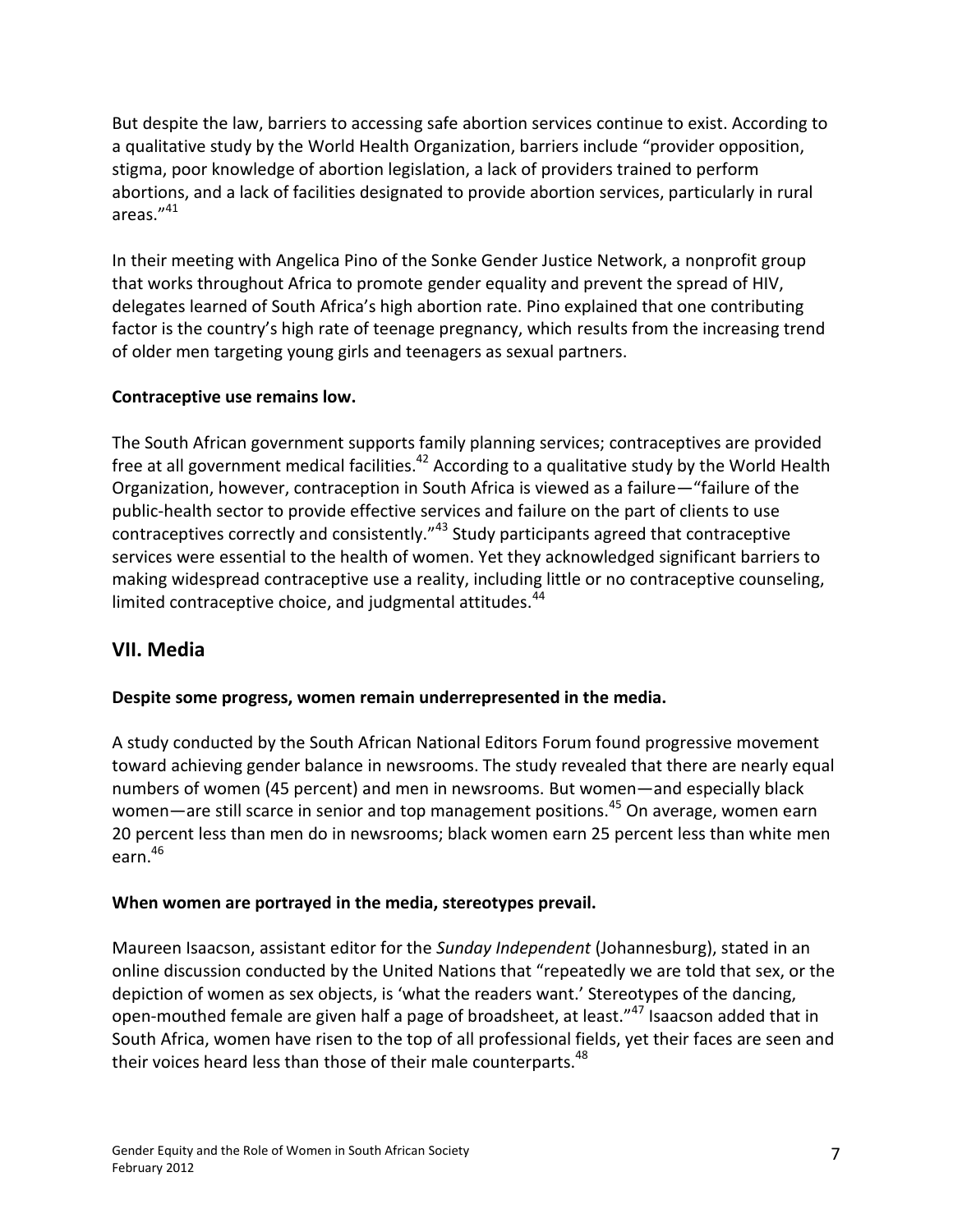The delegates witnessed this portrayal of women during their visit. While meeting with staff at the Southern African Media and Gender Institute, delegates learned of the lack of media coverage of women. They also discovered that South Africa's largest publication, the *Daily Sun*, places a picture of a naked woman on page 3 of each issue to help sell papers.

## **Questions for further discussion**

This paper presents major findings from the AAUW delegates' visit to South Africa. The discussion does not end with the delegates' return to the United States.

A main goal of the delegation was to bring these research findings home to help seed further dialogue about the barriers facing women and girls in South Africa. Some key questions will guide further discussion of issues that affect achievement of a global community of women:

- How can women and girls break down traditional sexist behavior and gender roles that pervade South African society?
- How will the country's HIV/AIDS epidemic continue to affect gender equality in South Africa? What can be done to protect women and girls?
- What steps can be taken to help form a coordinated women's movement in South Africa?

 $^2$  Parliament of the Republic of South Africa. "Parliament Supports the 16 Days of Activism." www.parliament.gov.za/live/content.php?Item\_ID=667.

3 "Jacob G. Zuma." (April 2011). *New York Times*.

 $\overline{a}$ 

- <sup>11</sup> "Women in South Africa: Walking Several Paces Behind." *The Economist.* www.economist.com/node/17204625.
- <sup>12</sup> Department of Labour. (2010). 10th CEE Annual Report 2009–10. Pretoria: Department of Labour.

 $^1$  South African Government Information. (2011). "Constitution of the Republic of South Africa." www.info.gov.za/documents/constitution/1996/index.htm.

topics.nytimes.com/top/reference/timestopics/people/z/jacob\_g\_zuma/index.html.

<sup>&</sup>lt;sup>4</sup> U.S. Department of State. (2011). "Background Notes: South Africa." www.state.gov/r/pa/ei/bgn/2898.htm.  $<sup>5</sup>$  Ibid.</sup>

<sup>6</sup> Mathonsi, C. (2011). "Gender Policy in South Africa." *Perspectives*. Heinrich Böll Foundation.

 $^7$  Department of Labour. (2010). 10th CEE Annual Report 2009–10. Pretoria: Department of Labour.

<sup>8</sup> Ibid.; "Women in South Africa: Walking Several Paces Behind." *The Economist.* 

www.economist.com/node/17204625.

<sup>&</sup>lt;sup>9</sup> Ibid.

<sup>&</sup>lt;sup>10</sup> United Nations Development Programme. "MDGs in South Africa." www.undp.org.za/millennium-developmentgoals/mdgs-in-south-africa.

<sup>13</sup> "Women in South Africa: Walking Several Paces Behind." *The Economist.* www.economist.com/node/17204625.

<sup>&</sup>lt;sup>14</sup> Department of Labour. (2010). 10th CEE Annual Report 2009–10. Pretoria: Department of Labour.

<sup>15</sup> Maarten van Klaveren, M., et al. (2009). *An Overview of Women's Work and Employment in South Africa.*  Amsterdam: University of Amsterdam.

<sup>&</sup>lt;sup>16</sup> Department of Labour. (2010). 10th CEE Annual Report 2009–10. Pretoria: Department of Labour.

<sup>&</sup>lt;sup>17</sup> Potter, M. J. (April 21, 2009). "South African Women Gaining Larger Share of Political Leadership Roles." www.mott.org/news/news/2009/genderlinks.aspx.